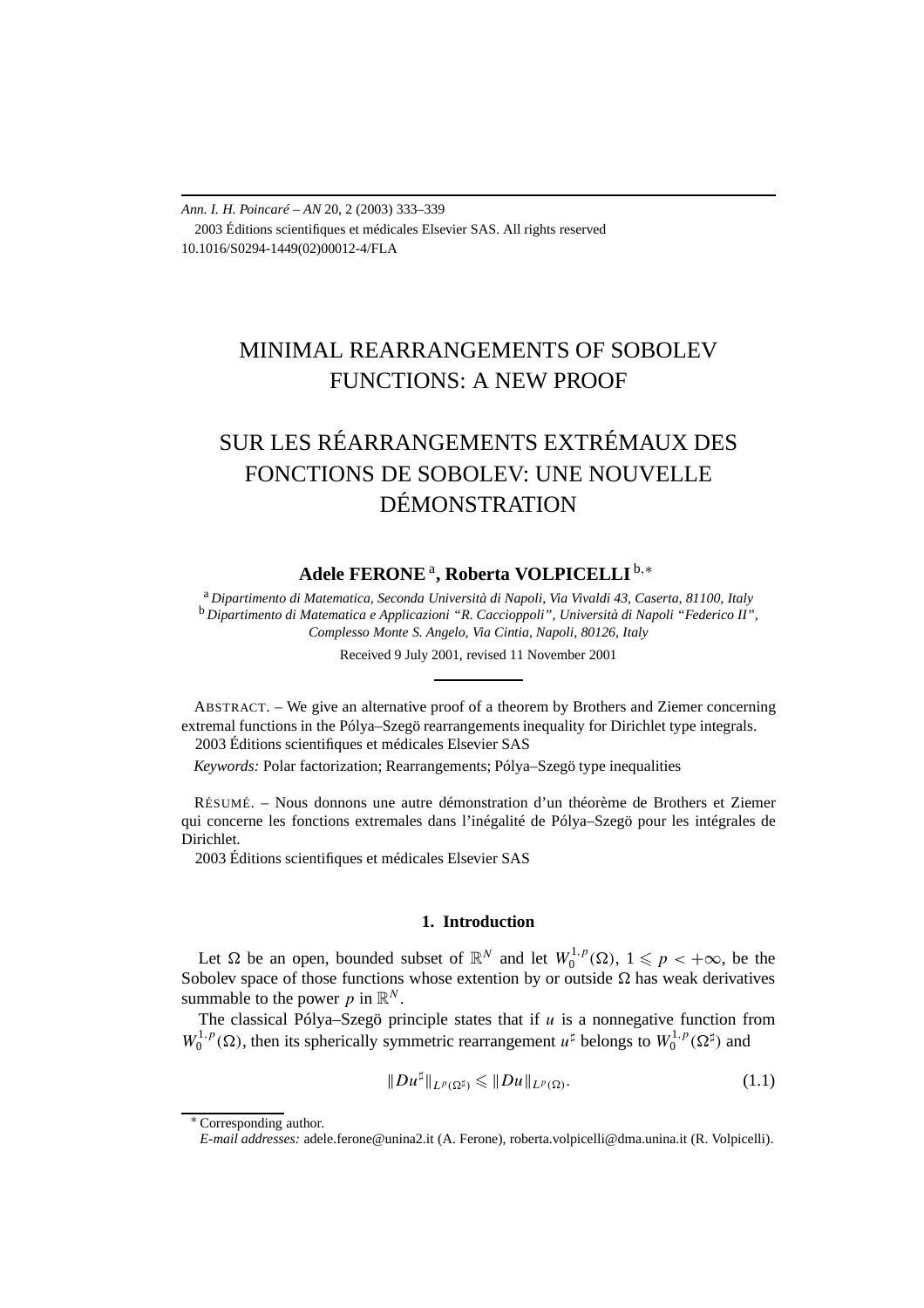Here,  $\Omega^{\sharp}$  is the ball in  $\mathbb{R}^{N}$  centered at the origin and such that  $|\Omega^{\sharp}|_{N} = |\Omega|_{N}$ , where  $|\cdot|_{N}$ denotes the Lebesgue measure in  $\mathbb{R}^N$  (in the case  $N = 1$ , we will omit the dimension), and  $u^{\sharp}$ :  $\Omega^{\sharp} \to [0, +\infty)$  is defined as follows. Denote by  $\mu_u$  the *distribution function of u* given by

$$
\mu_u(t) = \left| \left\{ x \in \Omega : |u(x)| > t \right\} \right|_N \quad \text{for } t \geq 0,
$$

and let *u*<sup>∗</sup> be the *decreasing rearrangement of u* defined by

$$
u^*(s) = \inf\{t \geq 0: \mu_u(t) \leq s\} \quad \text{for } s \in ]0, |\Omega|_N],
$$

then  $u^{\sharp}$  is defined as

$$
u^{\sharp}(x) = u^*(C_N|x|^N) \quad \text{for } x \in \Omega^{\sharp},
$$

where  $C_N$  is the measure of the *N*-dimensional unit ball. Formulated in [20], many authors gave proofs and generalizations of this principle (see, for instance, [2,4–6,8,10, 14,16–18,21,23–26]). Here, we deal with the problem of characterizing those functions for which equality holds in (1.1). Partial results are contained in [15] and [27]. The problem was also discussed by Friedman and McLeod in [13] when *u* is of class *C<sup>n</sup>*. However, as observed in [7], the proof in [13] contains an error which can be only repaired under additional assumptions. A general answer was given later by Brothers and Ziemer in [7], where the following theorem is proved.

**THEOREM** 1.1. – Let  $\Omega$  be an open, bounded subset of  $\mathbb{R}^N$ ,  $N \geq 1$ , and let u be a *nonnegative function from*  $W_0^{1,p}(\Omega)$ ,  $1 < p < +\infty$ *, such that* 

$$
|\{|Du^{\sharp}| = 0\} \cap (u^{\sharp})^{-1}(0, \text{ess sup } u)|_N = 0.
$$
 (1.2)

*If*

$$
||Du^{\sharp}||_{L^{p}(\Omega^{\sharp})} = ||Du||_{L^{p}(\Omega)}, \tag{1.3}
$$

*then*  $\Omega$  *is equivalent to a ball and*  $u = u^{\sharp}$  *a.e. in*  $\Omega$ *, up to a translation.* 

If  $p = 1$ , then the result is false, since every function *u* from  $W_0^{1,1}(\Omega)$  whose level sets are (not necessarily concentric) balls satisfies (1.3). Hypothesis (1.2) is equivalent to the absolute continuity of  $\mu_u$  in (0, ess sup *u*) (see [7, p. 157, Lemma 2.3]). If  $\mu_u$ is not even assumed to be continuous in  $(0, \text{ess sup } u)$ , a situation occurring if and only if  $|\{u = t\}|_N > 0$  for some  $t \in (0, \text{ess sup } u)$ , then simple counterexamples to the conclusion of the theorem can be constructed. A subtle counterexample involving a function *u* whose distribution function  $\mu_u$  is continuous but not absolutely continuous is produced in [7].

The proof of Theorem 1 in [7] can be split into two steps. The first one consists in showing that, for a.e.  $t \in (0, \text{ess sup } u)$ , the level sets  $\{u > t\}$  are equivalent to balls and that on their boundaries  $|Du| = |Du^{\dagger}|_{\{u^{\dagger} = t\}}$ , a constant depending only on *t*. This step does not require (1.2) and its proof is based on the observation that all the inequalities over the level sets of  $u$  which lead to  $(1.1)$  must hold as equations in the case where  $(1.3)$ is in force. Basic tools here are the isoperimetric theorem and the coarea formula. Proofs of this part can be found also elsewhere (see [13,27]).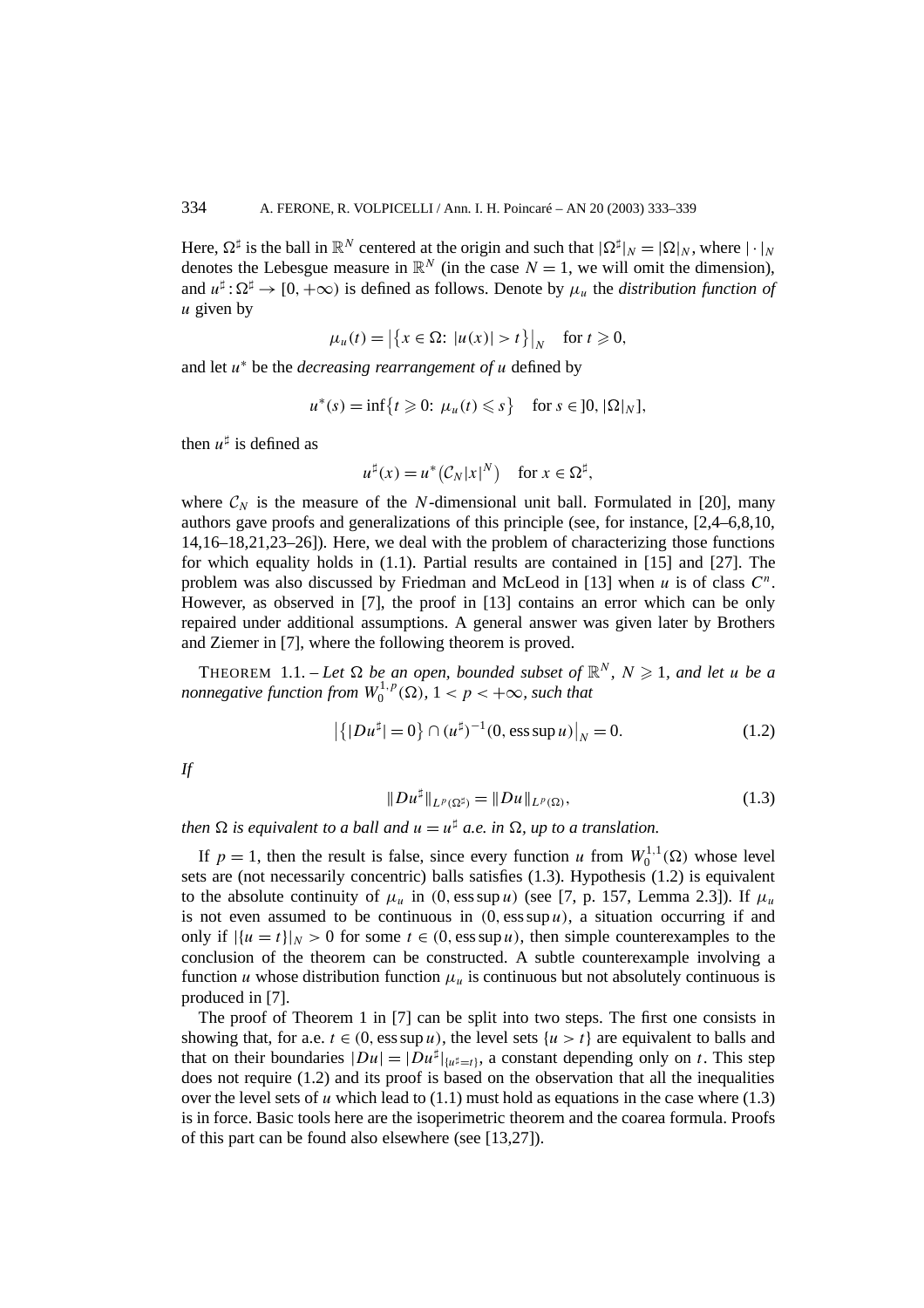The really delicate task in the proof of Theorem 1 is the second step, where the balls  ${u>t}$  are shown to be concentric. Even if based on a geometrically clear approach, the rigorous justification of the arguments of [7] for this part is accomplished after overcoming serious technical difficulties by means of results from geometric measure theory.

The aim of this note is to give an alternative proof of this second step, based on the explicit relation between *u* and *u*<sup>∗</sup>, given by

$$
u(x) = u^*\big(\mu_u(u(x))\big) \quad \text{for } x \in \Omega,
$$

and on arguments from the classical theory of Sobolev spaces, that eventually allow us to apply the method of the steepest descent introduced by Aronsson and Talenti in [3].

### **2. Proof of Theorem 1**

As pointed out in the introduction, the first step in the proof of Theorem 1 is the following characterization of those functions that verify (1.3) (see [7, p. 161, Lemma 3.1]).

LEMMA 2.1. – Let  $1 \leqslant p < +\infty$  and let  $u \in W_0^{1,p}(\Omega)$  be a nonnegative function *satisfying*

$$
||Du^{\sharp}||_{L^p(\Omega^{\sharp})}=||Du||_{L^p(\Omega)}.
$$

*Then*

$$
\mathcal{H}_{N-1}(\{x: u(x) = t\}) = \mathcal{H}_{N-1}(\{x: u^{\sharp}(x) = t\}) \quad \text{for a.e. } t \in (0, \text{ess sup } u), \quad (2.1)
$$

*and, if p >* 1*, then*

$$
|Du|(x) = |Du^{\sharp}| \quad \text{for } \mathcal{H}_{N-1} \text{-a.e. } x \in \{y: u(y) = t\}. \tag{2.2}
$$

*Here,*  $|Du^{\sharp}|$  *denotes the constant value of*  $|Du^{\sharp}|$  *on*  $\{x: u^{\sharp}(x) = t\}$  *and*  $\mathcal{H}_{N-1}$  *denotes (N* − 1*)-dimensional Hausdorff measure.*

Eq. (2.1) and the Isoperimetric Theorem of De Giorgi [9] imply that for a.e.  $t \in$  $(0, \text{ess sup } u)$ , and hence for every  $t \in (0, \text{ess sup } u)$ , the sets  $\{x : u(x) > t\}$  are equivalent to balls. In particular  $\Omega$  is a ball, that without loss of generality, we will suppose to be centered at the origin; namely  $\Omega = \Omega^{\sharp}$ , up to set of measure zero.

In the following we will suppose, without loss of generality, that  $|\{u = \text{ess sup } u\}|_N =$  $|\{u=0\}|_N=0.$ 

Our aim is to accomplish the proof of Theorem 1 on applying the method of the steepest descent introduced by Aronsson and Talenti in [3]. This method cannot be applied directly to  $u$ , since  $u$  is not Lipschitz continuous. Nevertheless, since  $u$ satisfies (1.2), then its distribution function  $\mu_u$  is a one-to-one function on (0, ess sup *u*) which is absolutely continuous. This fact allows us to regard the level sets of *u* as the level sets of a Lipschitz continuous function to which we can apply the method of the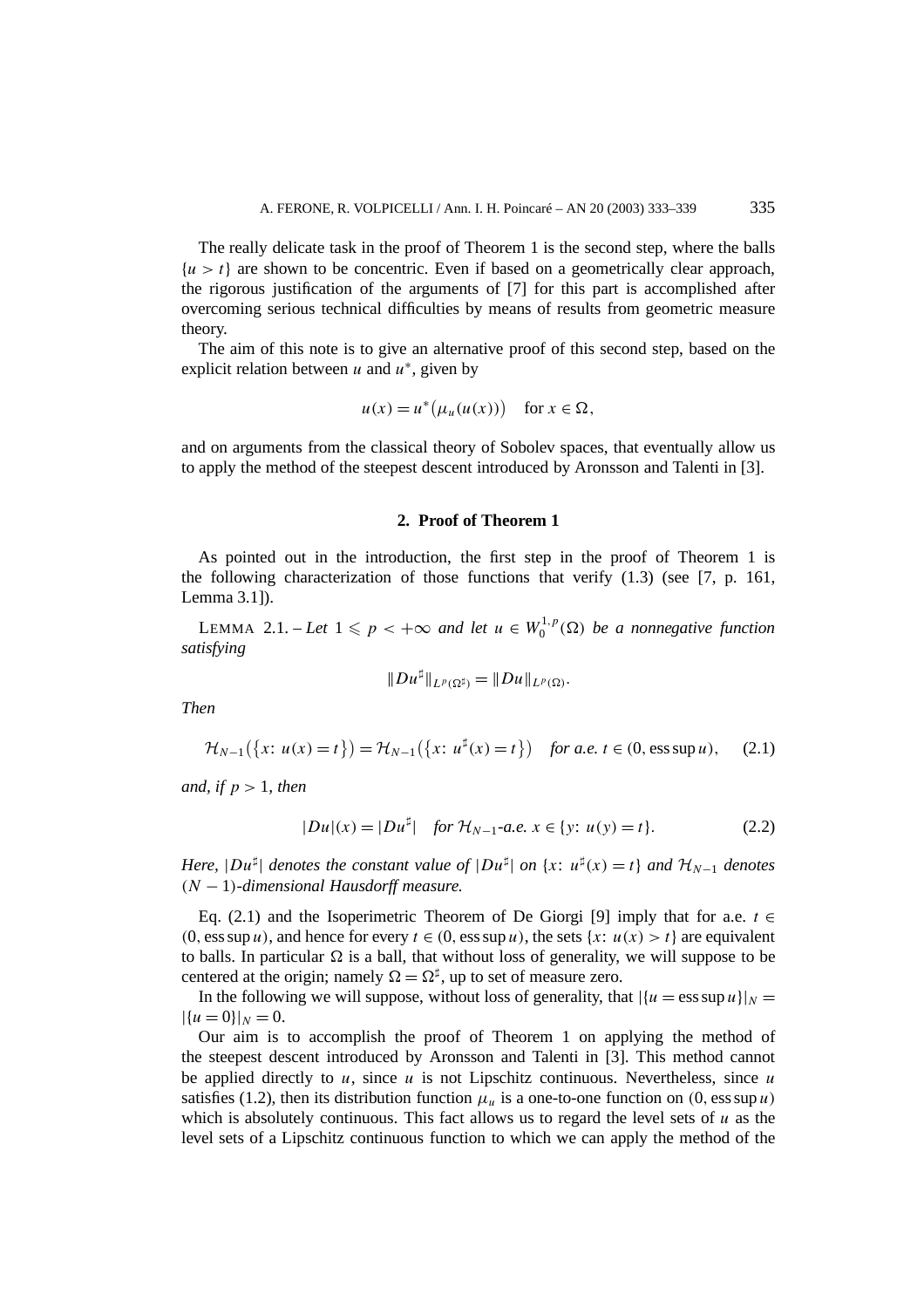steepest descent. Indeed, define the function

$$
\sigma(x) = \mu_u(u(x)) \quad \text{for a.e. } x \in \Omega^{\sharp}.
$$
 (2.3)

Since  $\mu_u$  is a one-to-one function on (0, ess sup *u*) and  $u^*$  is its inverse, then  $u^*(\mu_u(t)) = t$ for every  $t \in (0, \text{ess sup } u)$ . Hence,

$$
u(x) = u^*(\sigma(x)) \quad \text{for a.e. } x \in \Omega^{\sharp}.
$$

The functions *u* and  $\sigma$  have the same level sets, in the sense that, for every  $t \in$  $(0, \text{ess sup } u)$  there exists  $\tau \in (0, |\Omega|_N)$ , such that

$$
\{x: u(x) > t\} = \{x: \sigma(x) < \tau\}
$$
 up to set of measure zero. (2.4)

Furthermore,  $\sigma$  is a measure preserving map, in the sense that, for every measurable subset *A* of [0,  $|\Omega|_N$ ], we have

$$
|\sigma^{-1}(A)|_N = |A|. \tag{2.5}
$$

Indeed, it is easily verified that  $\sigma$  has the same distribution function as the identity map on  $[0, |\Omega|_N]$ . Namely,  $|\sigma^{-1}(t, |\Omega|_N)|_N = |\Omega|_N - t$ . Therefore  $|\sigma^{-1}(a, b)|_N = b - a$ , for every  $a, b \in [0, |\Omega|_N]$ ,  $a < b$ , which by a limiting argument clearly implies (2.5) (see [22]). As a consequence of (2.5), we get that for every measurable subset A of  $\mathbb R$ such that  $|A| = 0$ ,  $|u^{-1}(A)|_N = 0$ . Actually, let A be a measurable subset of R such that  $|A| = 0$ , then by (2.3),  $x \in u^{-1}(A)$  if and only if  $\sigma(x) \in \mu_u(A)$ .

Thus, by (2.5) and by the absolutely continuity of  $\mu_u$ , we have

$$
|u^{-1}(A)|_N = |\sigma^{-1}(\mu_u(A))|_N = |\mu_u(A)| = 0.
$$
 (2.6)

In the last equation, we have used the fact that the image of a set of measure zero by an absolutely continuous function has measure zero. Property (2.6) is needed to show that  $\sigma \in W^{1,\infty}(\Omega^{\sharp})$ . Indeed  $\sigma \in L^{\infty}(\Omega^{\sharp})$ , since  $\mu_{u} \in L^{\infty}(0, \text{ess sup } u)$ . Therefore, in order to prove that  $\sigma$  is Lipschitz continuous, it remains to prove that the restriction of  $\sigma$  to almost every straight line parallel to the coordinate axes is absolutely continuous and that  $|D\sigma| \in L^{\infty}(\Omega^{\sharp})$  (see [19]).

First we prove that the restriction of  $\sigma$  to almost every straight line parallel to a coordinate axes, has bounded variation. Let  $\bar{y} \in \mathbb{R}^{N-1}$  be such that, if  $\ell$  is the straight line defined as  $\ell = \{(t, \bar{y}) : t \in \mathbb{R}\}\)$ , then  $\ell \cap \Omega^{\sharp} \neq \emptyset$  and let  $\sigma_{|\ell}$  be the restriction of  $\sigma$ to  $\ell$ . Since the level sets of *u* are balls, then there exists  $\bar{t} \in \mathbb{R}$  such that,  $u(t, \bar{y})$  is strictly increasing for  $t \leq \bar{t}$  and strictly decreasing for  $t > \bar{t}$ . This implies that, on denoting by  $V(\sigma_{|\ell})$ ,  $V^{\bar{t}}_{-\infty}(\sigma_{|\ell})$  and  $V^{\pm \infty}_{\bar{t}}(\sigma_{|\ell})$  the variations of  $\sigma_{|\ell}$  on  $\mathbb{R}$ ,  $(-\infty, \bar{t})$  and  $(\bar{t}, +\infty)$ , respectively, then

$$
V(\sigma_{|\ell})=V_{-\infty}^{\bar{t}}(\sigma_{|\ell})+V_{\bar{t}}^{+\infty}(\sigma_{|\ell})=2\big|\{u(\cdot,\bar{y})\leqslant u(\bar{t},\bar{y})\big|_N\leqslant 2|\Omega^{\sharp}|_N.
$$

Analogously, one can deduce that  $\sigma$  has bounded variation on almost all straight lines which are parallel to the other coordinate axes.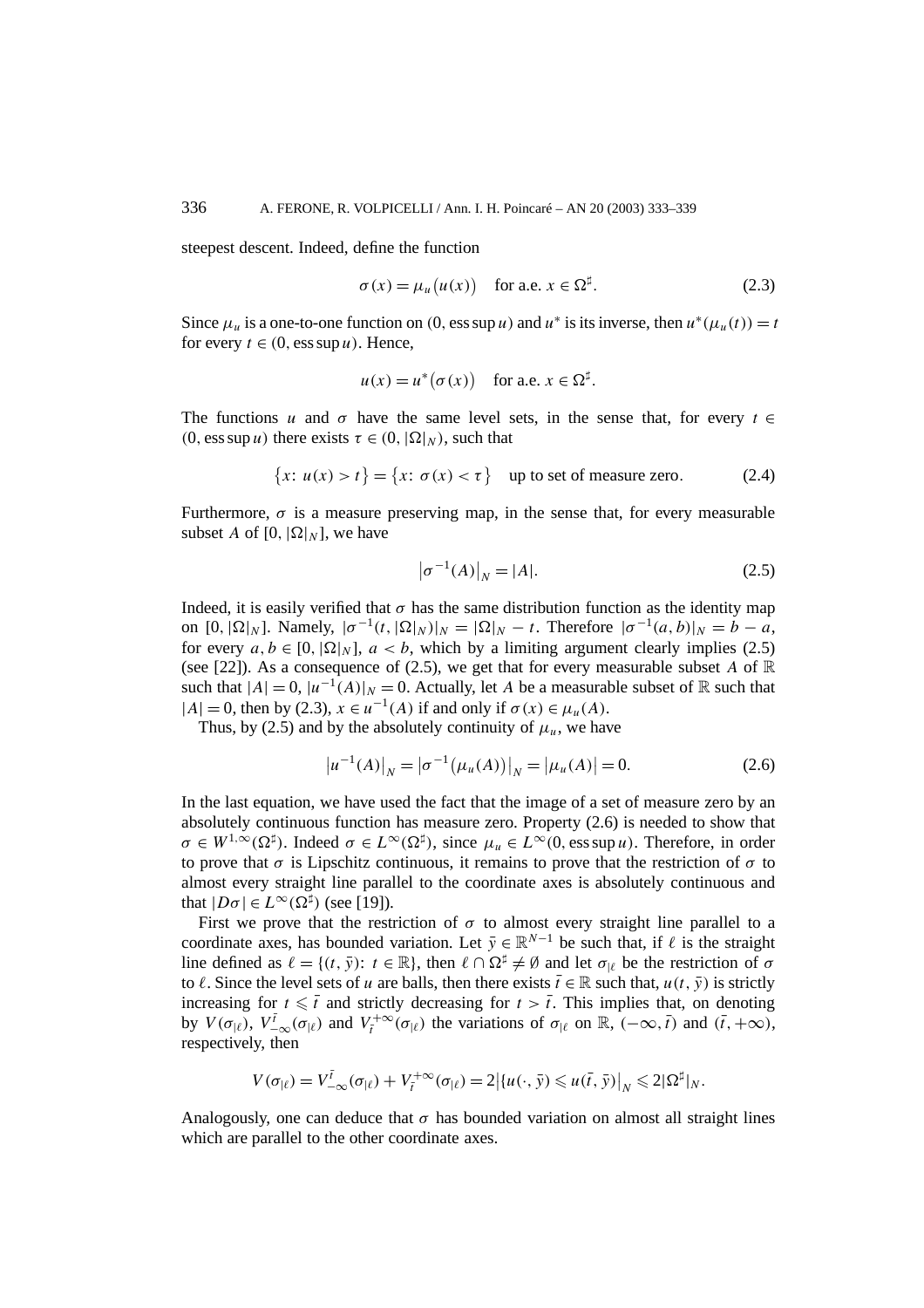Since  $u \in W_0^{1,p}(\Omega^{\sharp})$ , then the restriction of *u* to almost every straight line parallel to the coordinate axes is absolutely continuous (see [19]). Then, also the restriction of  $\sigma$  to almost every straight line parallel to the coordinate axes is absolutely continuous, since it is the composition of two absolutely continuous functions and it has bounded variation.

Therefore, if  $D\sigma$  is the usual gradient of  $\sigma$ , applying the chain rule to (2.3), we get

$$
D\sigma(x) = \mu'_u(u(x))Du(x) \quad \text{for a.e. } x \in \Omega^{\sharp} \setminus u^{-1}(I), \tag{2.7}
$$

where  $I = \{t: \text{ does not exists } \mu'_u(t)\}$ . Since  $|I| = 0$ , we deduce, by (2.6) that  $|u^{-1}(I)|_N$  $= 0$ . Hence, (2.7) holds for a.e.  $x \in \Omega^{\sharp}$ .

On the other hand, by the coarea formula (see [11,12]), we have that

$$
-\mu'_u(t) = \frac{\mathcal{H}_{N-1}(\{x: u^{\sharp}(x) = t\})}{|Du^{\sharp}|_{\{u^{\sharp} = t\}}}
$$
 for a.e.  $t \in (0, \text{ess sup } u)$ 

where  $|Du^{\sharp}|_{\{u^{\sharp} = t\}}$  is the constant value of  $|Du^{\sharp}|$  on the set  $\{x: u^{\sharp}(x) = t\}.$ 

Since the level set  $\{x: u^{\sharp}(x) = t\}$  is the boundary of the ball  $\{x: u^{\sharp}(x) > t\}$  whose measure is  $\mu_u(t)$ , by (2.2) we have

$$
-\mu'_u(t) = \frac{N \mathcal{C}_N^{1/N} \mu_u(t)^{1-1/N}}{|Du|_{\{u=t\}}}
$$
 for a.e.  $t \in (0, \text{ess sup } u)$  (2.8)

where  $|Du|_{\{u=t\}}$  is the constant value of  $|Du|$  on the set  $\{x: u(x) = t\}.$ 

Combining (2.7) and (2.8), yields

$$
D\sigma(x) = -NC_N^{1/N} \mu_u(u(x))^{1-1/N} \frac{Du(x)}{|Du(x)|} \text{ for a.e. } x \in \Omega^{\sharp}
$$

hence, by the definition of  $\sigma$ ,

$$
|D\sigma(x)| = NC_N^{1/N} \sigma(x)^{1-1/N} \quad \text{for a.e. } x \in \Omega^{\sharp}.
$$
 (2.9)

By (2.9) and by the fact that  $\sigma \in L^{\infty}(\Omega^{\sharp})$ , we deduce that  $|D\sigma| \in L^{\infty}(\Omega^{\sharp})$ .

Let us, now, consider the function *F* defined as

$$
F(x) = C_N^{-1/N} \sigma(x)^{1/N} \quad \text{for } x \in \Omega^{\sharp}.
$$

The function defined above is that one we are looking for, in order to apply the method of the steepest descent, introduced by Aronsson and Talenti in  $[3]$  (see also  $[1]$ ). By (2.4) *F* and *u* have the same level sets in the sense specified above. Furthermore, by (2.9),  $|DF| = 1$  a.e. in  $\Omega^{\sharp}$ , and then  $F \in W^{1,\infty}(\Omega^{\sharp})$ . Let  $s \to x(s)$  be any solution to the dynamical system  $\frac{dx}{ds} = X(x)$ , where  $X(x)$  is the outer normal to  $\partial \{y \in \Omega^{\sharp}: F(y)$ *F(x)*} at the point *x*, or equivalently, to  $\partial \{y \in \Omega^{\sharp}: u(y) > u(x)\}$  (notice that, under our assumption,  $x \in \partial \{y \in \Omega^{\sharp}: u(y) > u(x)\}$  for a.e.  $x \in \Omega^{\sharp}$ ). The fact that  $\partial \{y \in \Omega^{\sharp} : u(y) > u(x)\}$  $\Omega^{\sharp}$ :  $F(y) < F(x)$ } is a sphere ensures that *X* is locally Lipschitz continuous, this implies the local existence and uniqueness of the line  $x = x(s)$  defined as above. Moreover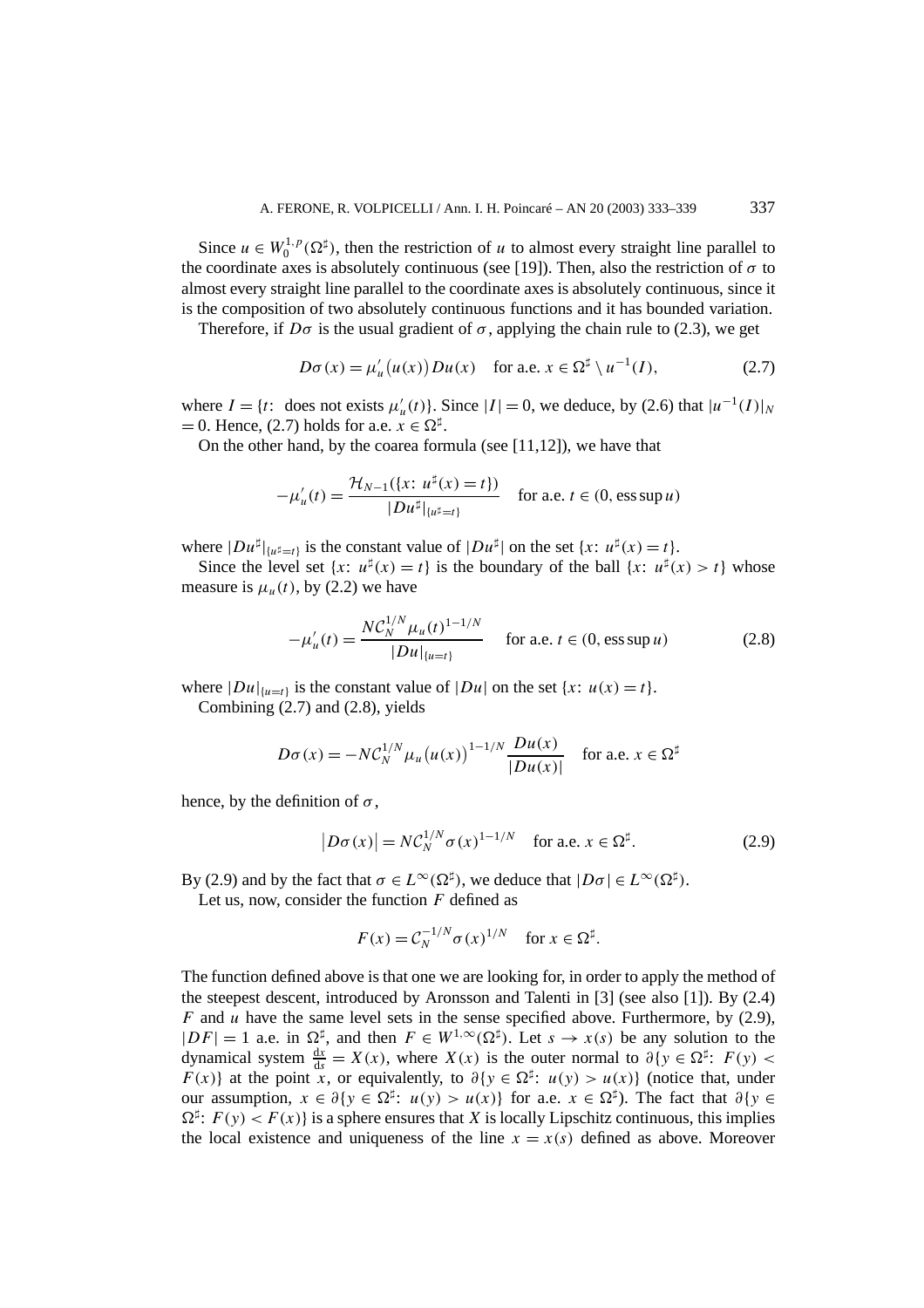$X(x) = DF(x)$  if *F* is differentiable at *x*; for this reason, we say that the lines  $x = x(s)$ , are the lines of steepest descent of *F*. We want to prove that such lines are straight. Since  $\left|\frac{dx}{ds}\right| = |X(x(s))| = 1$  then *s* is the arclenght. Therefore,

$$
\frac{\mathrm{d}}{\mathrm{d}s}F(x(s)) = \left\langle DF(x(s)), \frac{\mathrm{d}x}{\mathrm{d}s}(s) \right\rangle = \left\langle X(x(s)), X(x(s)) \right\rangle = 1.
$$

Thus,

$$
|s_2 - s_1| = \left| \int_{s_1}^{s_2} \frac{d}{ds} F(x(s)) ds \right| = |F(x(s_2)) - F(x(s_1))|.
$$
 (2.10)

On the other hand, since *F* is Lipschitz continuous and  $|DF| \equiv 1$ , then

$$
|F(x(s_2)) - F(x(s_1))| \le |x(s_2) - x(s_1)|. \tag{2.11}
$$

From  $(2.10)$  and  $(2.11)$  we get

$$
|s_2 - s_1| \leq |x(s_2) - x(s_1)|,
$$

that is the lenght of the arc is less or equal then the lenght of the chord through  $x(s_1)$  and  $x(s<sub>2</sub>)$ . Hence, the line in question must be straight. This implies that the level sets of *F*, and hence the level sets of *u*, are concentric balls, therefore  $u = u^{\sharp}$  up to set of measure zero.

#### **Acknowledgement**

We would like to thank Professors A. Cianchi and N. Fusco for some helpful discussions.

#### **REFERENCES**

- [1] A. Alvino, P.L. Lions, G. Trombetti, A remark on comparison result via Schwartz symmetrization, Proc. Roy. Soc. Edinburgh. 102-A (1–2) (1986) 37–48.
- [2] A. Alvino, V. Ferone, P.L. Lions, G. Trombetti, Convex symmetrization and applications, Ann. Inst. H. Poincaré, Anal. Non Linéaire 14 (2) (1997) 275–293.
- [3] G. Aronsson, G. Talenti, Estimating the integral of a function in terms of a distribution function of its gradient, Boll. Un. Mat. Ital. (5) 18-B (3) (1981) 885–894.
- [4] T. Aubin, Problèmes isopérimétriques et espaces de Sobolev, C. R. Acad. Sci. Paris 280 (1975) 279–281.
- [5] M.F. Betta, F. Brock, A. Mercaldo, M.R. Posteraro, A weighted isoperimetric inequality and applications to symmetrization, J. Inequal. Appl. 4 (3) (1999) 215–240.
- [6] F. Brock, Weighted Dirichlet-type inequalities for Steiner symmetrization, Calc. Var. Partial Differential Equations 8 (1999) 15–25.
- [7] J.E. Brothers, W.P. Ziemer, Minimal rearrangements of Sobolev functions, J. Reine Angew. Math. 384 (1988) 153–179.
- [8] A. Cianchi, L. Pick, Sobolev embeddings into BMO, VMO and *L*∞, Ark. Mat. 36 (2) (1998) 317–340.